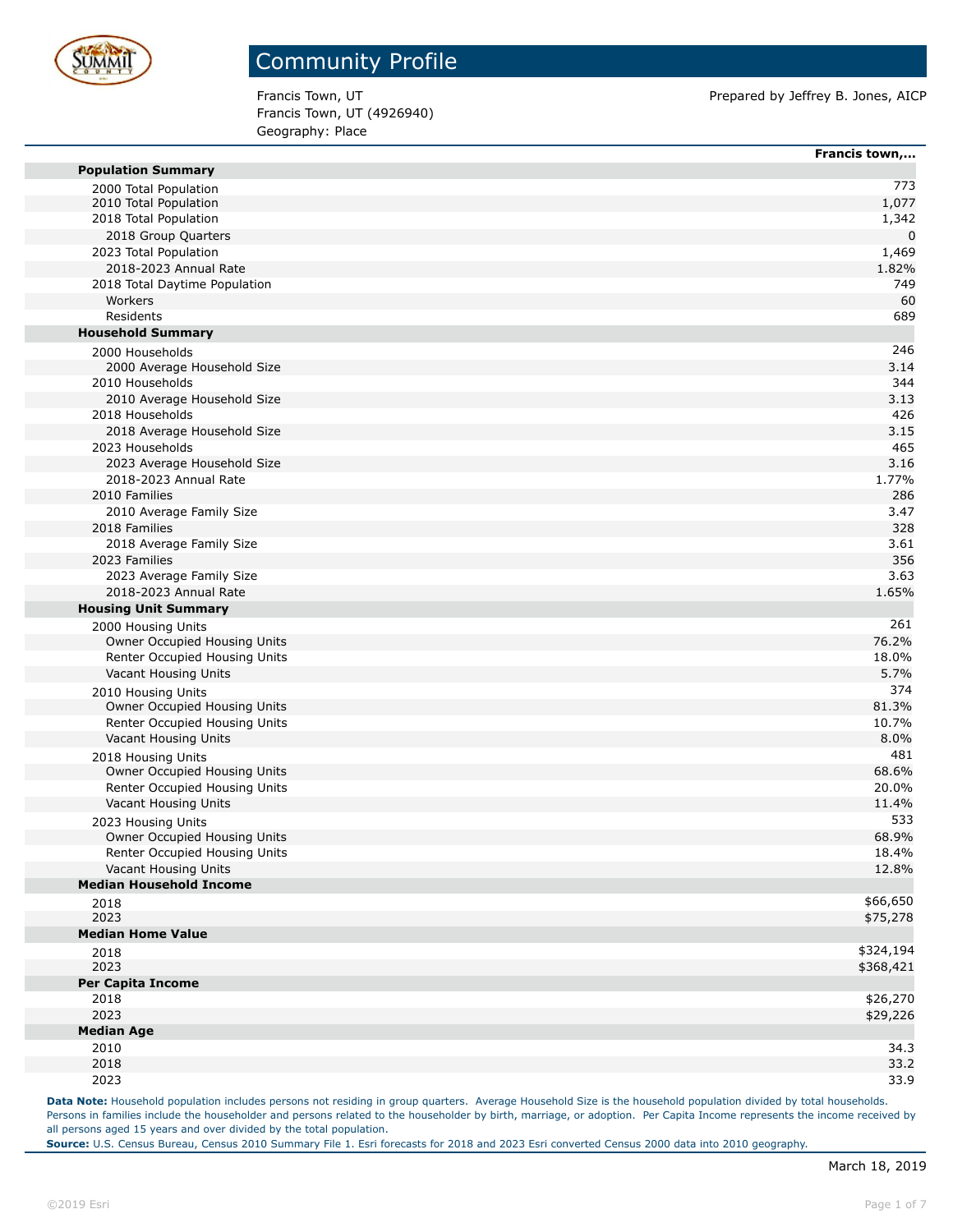

Francis Town, UT (4926940) Geography: Place

Francis Town, UT **Prepared by Jeffrey B. Jones, AICP** 

|                                            | Francis town, |
|--------------------------------------------|---------------|
| 2018 Households by Income                  |               |
| Household Income Base                      | 427           |
| $<$ \$15,000                               | 6.8%          |
| \$15,000 - \$24,999                        | 12.4%         |
| \$25,000 - \$34,999                        | 6.3%          |
| \$35,000 - \$49,999                        | 10.5%         |
| \$50,000 - \$74,999                        | 18.7%         |
| \$75,000 - \$99,999                        | 17.8%         |
| $$100,000 - $149,999$                      | 17.8%         |
| \$150,000 - \$199,999                      | 7.0%          |
| \$200,000+                                 | 2.6%          |
| Average Household Income                   | \$78,110      |
| 2023 Households by Income                  |               |
| Household Income Base                      | 465           |
| $<$ \$15,000                               | 5.6%          |
| $$15,000 - $24,999$                        | 10.1%         |
| \$25,000 - \$34,999                        | 4.9%          |
| \$35,000 - \$49,999                        | 8.4%          |
| \$50,000 - \$74,999                        | 20.6%         |
| \$75,000 - \$99,999                        | 19.8%         |
| $$100,000 - $149,999$                      | 19.8%         |
| \$150,000 - \$199,999                      | 7.7%          |
| \$200,000+                                 | 3.0%          |
| Average Household Income                   | \$87,340      |
| 2018 Owner Occupied Housing Units by Value |               |
| Total                                      | 330           |
| $<$ \$50,000                               | 1.5%          |
| \$50,000 - \$99,999                        | 0.3%          |
| $$100,000 - $149,999$                      | 4.5%          |
| \$150,000 - \$199,999                      | 9.7%          |
| \$200,000 - \$249,999                      | 8.8%          |
| \$250,000 - \$299,999                      | 20.6%         |
| \$300,000 - \$399,999                      | 18.8%         |
| \$400,000 - \$499,999                      | 10.0%         |
| \$500,000 - \$749,999                      | 13.3%         |
| \$750,000 - \$999,999                      | 12.4%         |
| \$1,000,000 - \$1,499,999                  | 0.0%          |
| \$1,500,000 - \$1,999,999                  | 0.0%          |
| $$2,000,000 +$                             | 0.0%          |
| Average Home Value                         | \$402,500     |
| 2023 Owner Occupied Housing Units by Value |               |
| Total                                      | 368           |
| $<$ \$50,000                               | 1.1%          |
| \$50,000 - \$99,999                        | 0.3%          |
| $$100,000 - $149,999$                      | 3.3%          |
| \$150,000 - \$199,999                      | 7.3%          |
| \$200,000 - \$249,999                      | 6.5%          |
| \$250,000 - \$299,999                      | 17.4%         |
| \$300,000 - \$399,999                      | 20.7%         |
| \$400,000 - \$499,999                      | 9.2%          |
| \$500,000 - \$749,999                      | 16.6%         |
| \$750,000 - \$999,999                      | 17.7%         |
| \$1,000,000 - \$1,499,999                  | 0.0%          |
| \$1,500,000 - \$1,999,999                  | 0.0%          |
| $$2,000,000 +$                             | 0.0%          |
| Average Home Value                         | \$451,902     |

**Data Note:** Income represents the preceding year, expressed in current dollars. Household income includes wage and salary earnings, interest dividends, net rents, pensions, SSI and welfare payments, child support, and alimony.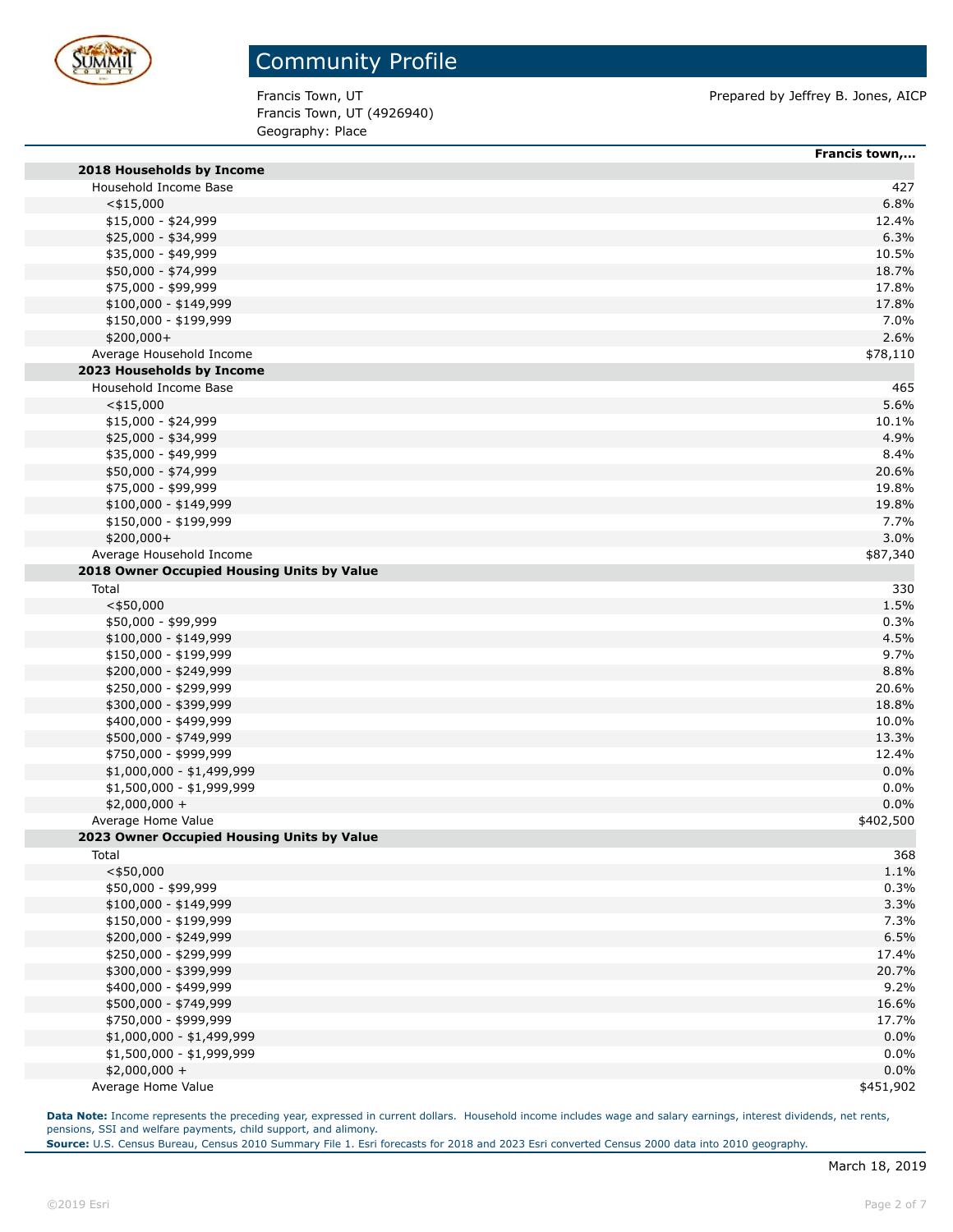

Francis Town, UT (4926940) Geography: Place

Francis Town, UT **Prepared by Jeffrey B. Jones, AICP** 

|                               | Francis town, |
|-------------------------------|---------------|
| 2010 Population by Age        |               |
| Total                         | 1,077         |
| $0 - 4$                       | 9.7%          |
| $5 - 9$                       | 10.5%         |
| $10 - 14$                     | 8.2%          |
| $15 - 24$                     | 11.8%         |
| $25 - 34$                     | 10.7%         |
| $35 - 44$                     | 17.8%         |
| $45 - 54$                     | 15.3%         |
| $55 - 64$                     | 8.1%          |
| $65 - 74$                     | 5.4%          |
| $75 - 84$                     | 1.9%          |
| $85 +$                        | 0.6%          |
| $18 +$                        | 65.6%         |
| 2018 Population by Age        |               |
| Total                         | 1,343         |
| $0 - 4$                       | 8.9%          |
| $5 - 9$                       | 9.4%          |
| $10 - 14$                     | 9.0%          |
| $15 - 24$                     | 12.4%         |
| $25 - 34$                     | 12.8%         |
| $35 - 44$                     | 14.4%         |
| $45 - 54$                     | 12.5%         |
| $55 - 64$                     | 10.9%         |
| $65 - 74$                     | 6.3%          |
| 75 - 84                       | 2.7%          |
| $85 +$                        | 0.8%          |
| $18 +$                        | 68.4%         |
| 2023 Population by Age        |               |
| Total                         | 1,466         |
| $0 - 4$                       | 8.5%          |
| $5 - 9$                       | 8.9%          |
| $10 - 14$                     | 9.3%          |
| $15 - 24$                     | 12.3%         |
| $25 - 34$                     | 12.6%         |
| $35 - 44$                     | 14.1%         |
| $45 - 54$                     | 12.4%         |
| $55 - 64$                     | 10.0%         |
| $65 - 74$                     | 7.8%          |
| 75 - 84                       | 3.2%          |
| $85 +$                        | 0.8%          |
| $18 +$                        | 68.2%         |
| <b>2010 Population by Sex</b> |               |
| Males                         | 556           |
| Females                       | 521           |
| 2018 Population by Sex        |               |
| Males                         | 680           |
| Females                       | 663           |
| 2023 Population by Sex        |               |
|                               |               |
| Males                         | 735           |
| Females                       | 731           |

**Source:** U.S. Census Bureau, Census 2010 Summary File 1. Esri forecasts for 2018 and 2023 Esri converted Census 2000 data into 2010 geography.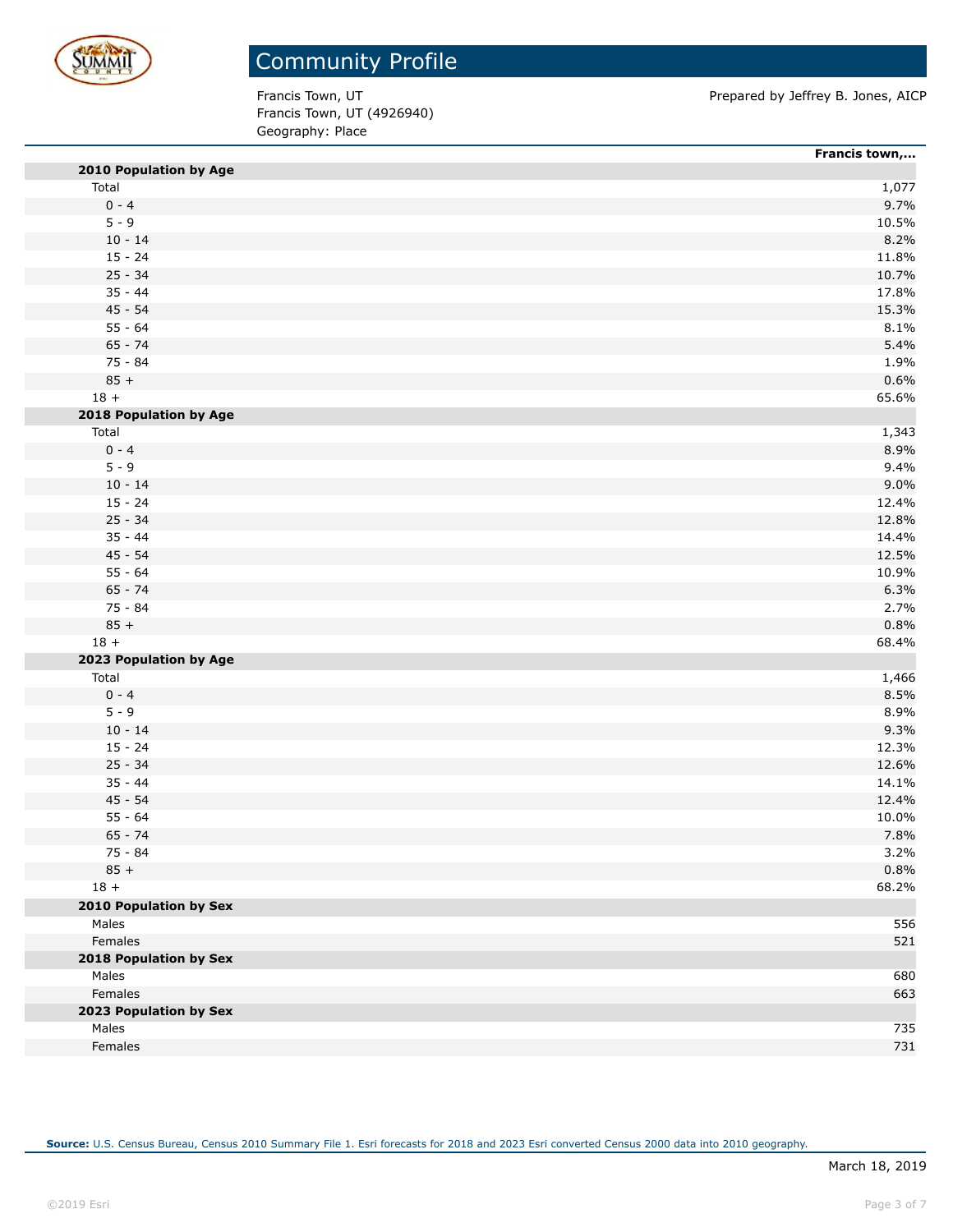

# Community Profile

Francis Town, UT (4926940) Geography: Place

Francis Town, UT **Prepared by Jeffrey B. Jones, AICP** 

|                                                    | Francis town, |
|----------------------------------------------------|---------------|
| 2010 Population by Race/Ethnicity                  |               |
| Total                                              | 1,077         |
| White Alone                                        | 94.8%         |
| <b>Black Alone</b>                                 | 0.2%          |
| American Indian Alone                              | 0.5%          |
| Asian Alone                                        | 0.2%          |
| Pacific Islander Alone                             | 0.0%          |
| Some Other Race Alone                              | 3.2%          |
| Two or More Races                                  | 1.2%          |
| Hispanic Origin                                    | 6.2%          |
| Diversity Index                                    | 20.6          |
| 2018 Population by Race/Ethnicity                  |               |
| Total                                              | 1,343         |
| White Alone                                        | 90.8%         |
| <b>Black Alone</b>                                 | 0.5%          |
| American Indian Alone                              | 0.2%          |
| Asian Alone                                        | 0.3%          |
| Pacific Islander Alone                             | 0.0%          |
| Some Other Race Alone                              | 7.1%          |
| Two or More Races                                  | 1.0%          |
| Hispanic Origin                                    | 11.2%         |
| Diversity Index                                    | 33.8          |
| 2023 Population by Race/Ethnicity                  |               |
| Total                                              | 1,469         |
| White Alone                                        | 90.4%         |
| <b>Black Alone</b>                                 | 0.6%          |
| American Indian Alone                              | 0.2%          |
| Asian Alone                                        | 0.3%          |
| Pacific Islander Alone                             | 0.0%          |
| Some Other Race Alone                              | 7.3%          |
| Two or More Races                                  | 1.2%          |
| Hispanic Origin                                    | 11.7%         |
| Diversity Index                                    | 35.2          |
| 2010 Population by Relationship and Household Type |               |
| Total                                              | 1,077         |
| In Households                                      | 100.0%        |
| In Family Households                               | 93.7%         |
| Householder                                        | 26.6%         |
| Spouse                                             | 23.6%         |
| Child                                              | 40.0%         |
| Other relative                                     | 2.0%          |
| Nonrelative                                        | 1.5%          |
| In Nonfamily Households                            | 6.3%          |
| In Group Quarters                                  | 0.0%          |
| Institutionalized Population                       | 0.0%          |
| Noninstitutionalized Population                    | 0.0%          |
|                                                    |               |

Data Note: Persons of Hispanic Origin may be of any race. The Diversity Index measures the probability that two people from the same area will be from different race/ ethnic groups. **Source:** U.S. Census Bureau, Census 2010 Summary File 1. Esri forecasts for 2018 and 2023 Esri converted Census 2000 data into 2010 geography.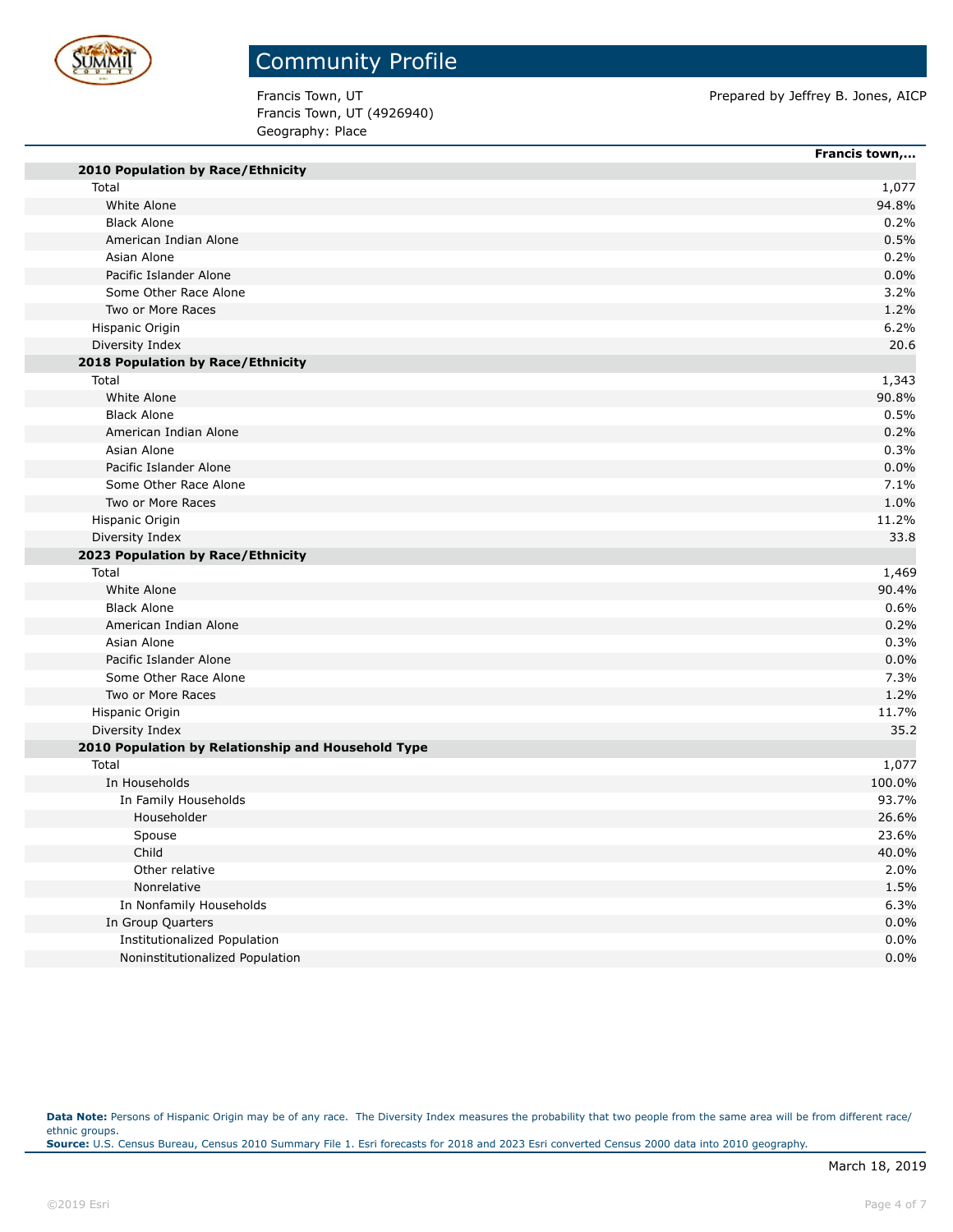

Francis Town, UT (4926940) Geography: Place

Francis Town, UT **Prepared by Jeffrey B. Jones, AICP** 

|                                               | Francis town,  |
|-----------------------------------------------|----------------|
| 2018 Population 25+ by Educational Attainment |                |
| Total                                         |                |
| Less than 9th Grade                           |                |
| 9th - 12th Grade, No Diploma                  |                |
| High School Graduate                          |                |
| GED/Alternative Credential                    |                |
| Some College, No Degree                       |                |
| Associate Degree                              |                |
| Bachelor's Degree                             |                |
| Graduate/Professional Degree                  |                |
| 2018 Population 15+ by Marital Status         |                |
| Total                                         |                |
| Never Married                                 |                |
| Married                                       |                |
| Widowed                                       |                |
| Divorced                                      |                |
| 2018 Civilian Population 16+ in Labor Force   |                |
| Civilian Employed                             |                |
| Civilian Unemployed (Unemployment Rate)       |                |
| 2018 Employed Population 16+ by Industry      |                |
| Total                                         |                |
| Agriculture/Mining                            |                |
| Construction                                  |                |
| Manufacturing                                 |                |
| Wholesale Trade                               |                |
| Retail Trade                                  |                |
| Transportation/Utilities                      |                |
| Information                                   |                |
| Finance/Insurance/Real Estate                 |                |
| <b>Services</b>                               |                |
| <b>Public Administration</b>                  |                |
| 2018 Employed Population 16+ by Occupation    |                |
| Total<br><b>White Collar</b>                  |                |
|                                               | 49.5%<br>11.0% |
| Management/Business/Financial<br>Professional | 15.7%          |
| Sales                                         |                |
| Administrative Support                        |                |
| <b>Services</b>                               |                |
| <b>Blue Collar</b>                            |                |
| Farming/Forestry/Fishing                      |                |
| Construction/Extraction                       |                |
| Installation/Maintenance/Repair               |                |
| Production                                    |                |
| Transportation/Material Moving                |                |
|                                               |                |
| 2010 Population By Urban/ Rural Status        |                |
| <b>Total Population</b>                       |                |
| Population Inside Urbanized Area              | 75.6%          |
| Population Inside Urbanized Cluster           |                |
| <b>Rural Population</b>                       |                |

**Source:** U.S. Census Bureau, Census 2010 Summary File 1. Esri forecasts for 2018 and 2023 Esri converted Census 2000 data into 2010 geography.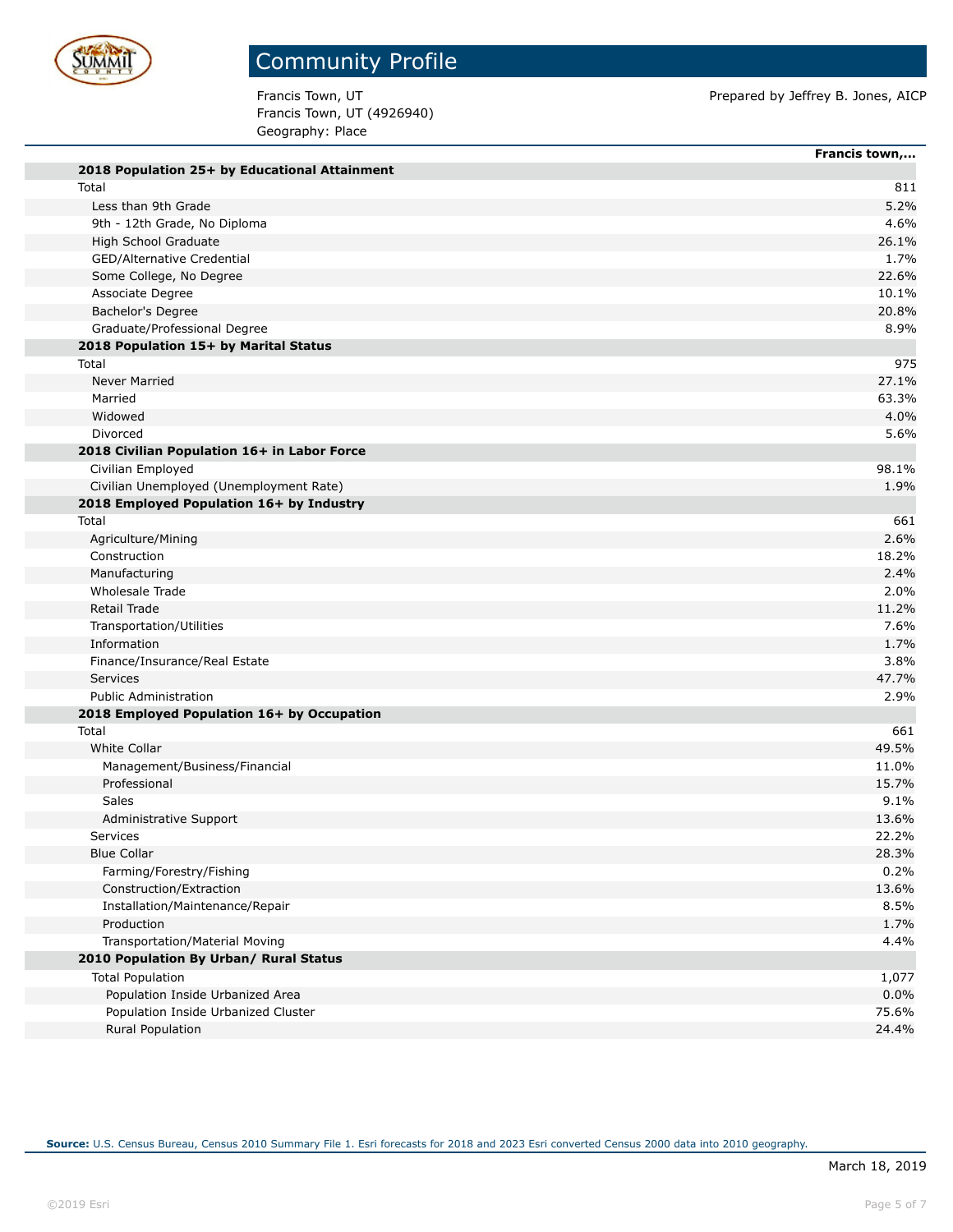

Francis Town, UT (4926940) Geography: Place

Francis Town, UT **Prepared by Jeffrey B. Jones, AICP** Prepared by Jeffrey B. Jones, AICP

|                                               | Francis town, |
|-----------------------------------------------|---------------|
| 2010 Households by Type                       |               |
| Total                                         | 344           |
| Households with 1 Person                      | 14.5%         |
| Households with 2+ People                     | 85.5%         |
| Family Households                             | 83.1%         |
| Husband-wife Families                         | 73.8%         |
| With Related Children                         | 42.7%         |
| Other Family (No Spouse Present)              | 9.3%          |
| Other Family with Male Householder            | 3.8%          |
| With Related Children                         | 2.3%          |
| Other Family with Female Householder          | 5.5%          |
| With Related Children                         | 4.1%          |
| Nonfamily Households                          | 2.3%          |
|                                               |               |
| All Households with Children                  | 49.4%         |
|                                               |               |
| Multigenerational Households                  | 2.9%          |
| Unmarried Partner Households                  | 4.9%          |
| Male-female                                   | 4.4%          |
| Same-sex                                      | 0.6%          |
| 2010 Households by Size                       |               |
| Total                                         | 344           |
| 1 Person Household                            | 14.5%         |
| 2 Person Household                            | 29.4%         |
| 3 Person Household                            | 16.0%         |
| 4 Person Household                            | 20.1%         |
| 5 Person Household                            | 11.3%         |
| 6 Person Household                            | 6.4%          |
| 7 + Person Household                          | 2.3%          |
| 2010 Households by Tenure and Mortgage Status |               |
| Total                                         | 344           |
| Owner Occupied                                | 88.4%         |
| Owned with a Mortgage/Loan                    | 73.0%         |
| Owned Free and Clear                          | 15.4%         |
| Renter Occupied                               | 11.6%         |
| 2010 Housing Units By Urban/ Rural Status     |               |
| <b>Total Housing Units</b>                    | 374           |
| Housing Units Inside Urbanized Area           | 0.0%          |
| Housing Units Inside Urbanized Cluster        | 71.4%         |
| <b>Rural Housing Units</b>                    | 28.6%         |

**Source:** U.S. Census Bureau, Census 2010 Summary File 1. Esri forecasts for 2018 and 2023 Esri converted Census 2000 data into 2010 geography.